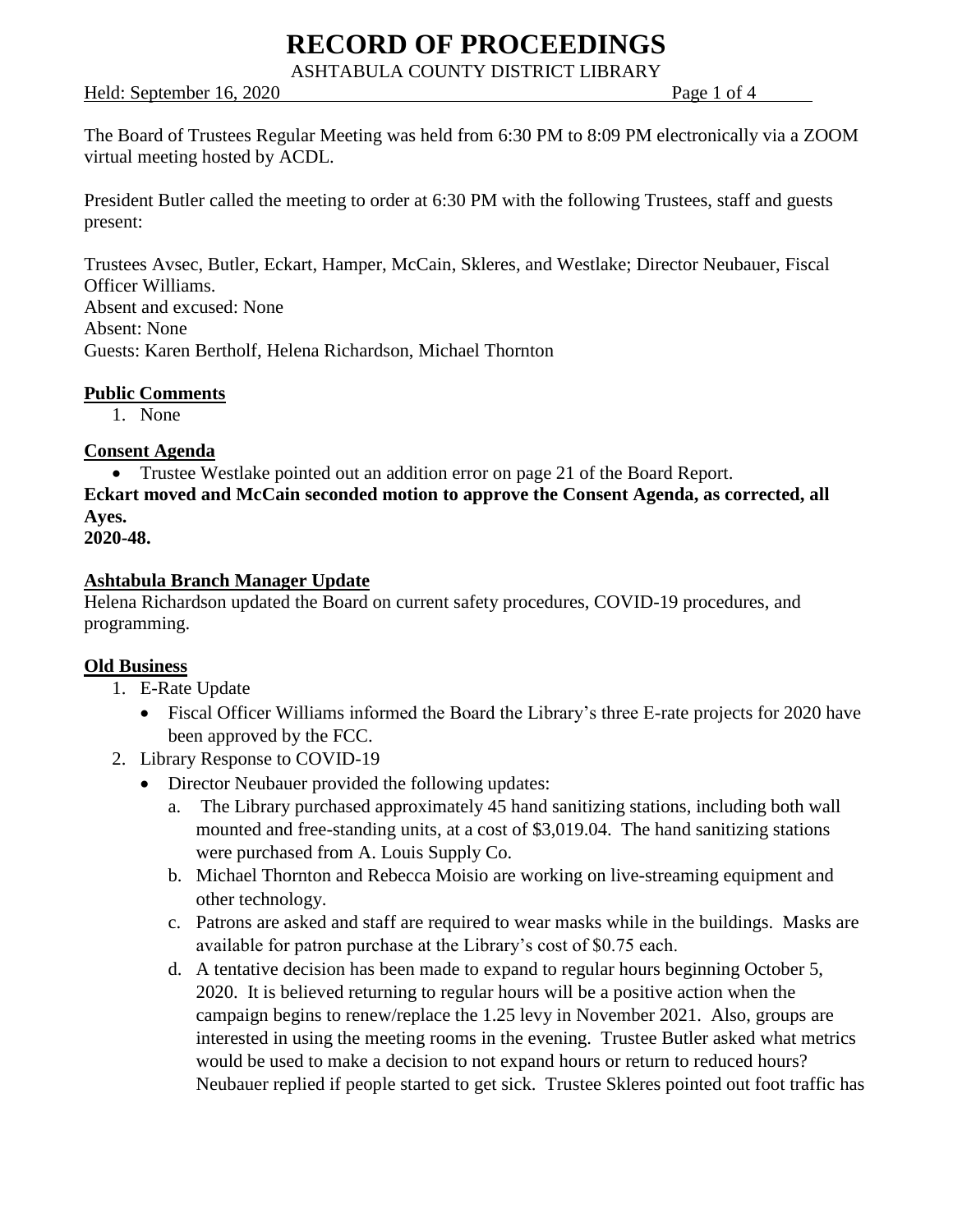ASHTABULA COUNTY DISTRICT LIBRARY

#### Held: September 16, 2020 Page 2 of 4

been low since re-opening in July 2020. Trustee Avsec asked Neubauer "what do you need from us?". Westlake stated We've given you (Neubauer) the authority. Trustee Eckart asked if it was time to re-convene the levy committee? Trustee Hamper suggested to wait until after the November 2020 elections. Eckart asked if we want to put a levy on in November 2021? Avsec said we needed to start putting together talking points.

#### **New Business**

1. Personnel Policies P2.2, P3.41, P4.34, P5.8; and Public Service Policies PS9.1thru PS9.7, PS10.2, PS 10.3.

**Skleres moved and Eckart seconded motion to approve the Personnel and Public Service Policies as presented, all voted Aye.**

#### **2020-49.**

- After the vote, Eckart congratulated the Committee and Director on doing a good job with the revisions.
- After the vote, Westlake asked what happens when a holiday falls on the Friday or Saturday (re: P5.8)? Neubauer answered the employee uses the day before or day after for their holiday.
- 2. Personnel Policies P3.8, P3.2

## **Skleres moved and Eckart seconded motion to approve the Policies as presented, all voted Aye. 2020-50.**

- 3. Personnel Policies P4.31 through P4.34
- Neubauer pointed out we are required to grant up to 2-weeks sick leave for all employees for COVID-19 related illnesses. Neubauer also pointed out Conneaut, Kingsville, Henderson Memorial, and Harbor-Topky libraries all grant sick leave to part-time employees. Avsec asked how will this look to the public? Westlake stated sick leave for part-time employees is long overdue. Hamper stated she supports sick leave for part-time employees, and that is what she would like her employer to do.

**Eckart moved and Skleres seconded motion to approve the Policies as presented. Upon roll call, all voted Aye. 2020-51.**

4. Personnel Policy P3.1

**Westlake moved and Eckart seconded motion to approve the Policy as presented. Upon roll call, all voted Aye.**

**2020-52.**

5. Effective Date of Personnel Policy P3.1 **Westlake moved and Skleres seconded motion for an effective date of 09/13/2020 for Personnel Policy P3.1, all voted Aye. 2020-53.**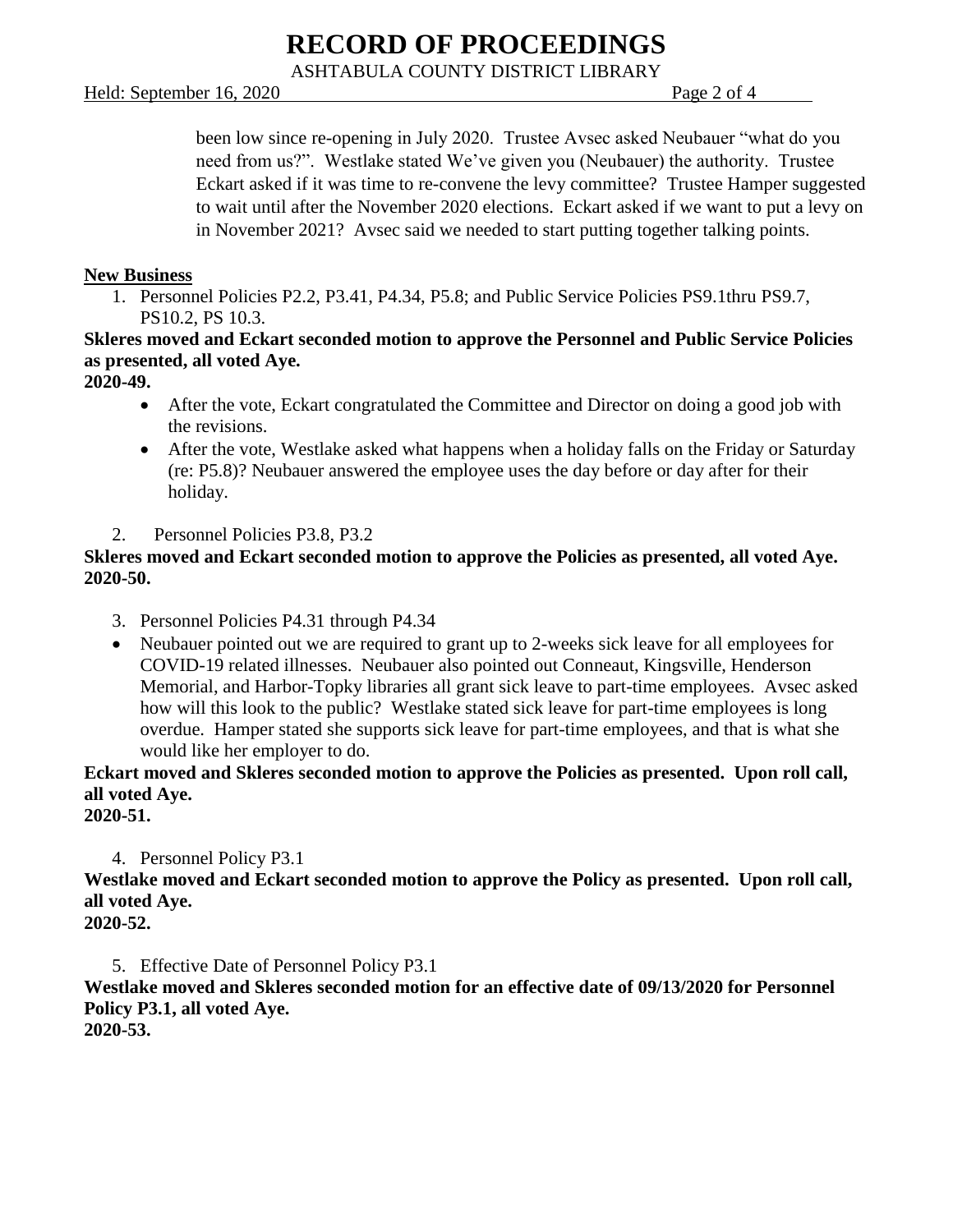ASHTABULA COUNTY DISTRICT LIBRARY

#### Held: September 16, 2020 Page 3 of 4

#### 6. Equipment Disposal

#### **Avsec moved and Eckart seconded motion to declare Ashtabula's unused Jamex as surplus, and donate it to Warren-Trumbull County Public Library 2020-54.**

7. Extended Hours – September 29 & 30, 2020.

**Eckart moved and Skleres seconded motion to approve extending hours on September 29 & 30, 2020 as presented, all voted Aye. 2020-55.**

#### **Items Too Late for Agenda**

- 1. Williams informed the Board the September 2020 PLF receipt from the State will be \$11,815.34 larger than projected.
- 2. Coronavirus Relief Fund (Fund 2801)
- Williams recommended the Board approve the addition of the following Coronavirus Relief Fund expenditure accounts, and the initial appropriation for each account:

|           | <b>Account Number</b> | Description                           | Amount         |
|-----------|-----------------------|---------------------------------------|----------------|
|           | 2801-100-110-0000     | Salaries - Professional               |                |
| $\bullet$ | 2801-100-110-0001     | Salaries – Paraprofessional           |                |
| $\bullet$ | 2801-100-110-0002     | Salaries – Clerical                   |                |
| ٠         | 2801-100-110-0003     | Salaries – Custodial                  |                |
| $\bullet$ | 2801-100-291-0000     | <b>Unemployment Benefits</b>          | \$27,300.00    |
| $\bullet$ | 2801-100-331-0000     | Maintenance & Repair on Facilities    | 2,350.00<br>\$ |
| $\bullet$ | 2801-100-339-0023     | <b>Janitorial Service</b>             |                |
| $\bullet$ | 2801-100-390-0000     | Other Purchased & Contracted Services |                |
| $\bullet$ | 2801-100-411-0045     | eBooks                                |                |
| $\bullet$ | 2801-100-451-0006     | Office Supplies – PPE                 | \$12,500.00    |
| $\bullet$ | 2801-100-451-0009     | <b>Circulation Supplies</b>           |                |
| $\bullet$ | 2801-100-451-0010     | <b>Cataloging Supplies</b>            |                |
|           | 2801-100-451-0011     | Minor Equipment                       |                |
| $\bullet$ | 2801-100-452-0012     | Cleaning & Supplies                   |                |
| $\bullet$ | 2801-760-740-0000     | <b>Building Improvements</b>          | \$<br>4,910.00 |
| $\bullet$ | 2801-760-750-0000     | Furniture & Equipment – New           | \$<br>2,940.00 |
| $\bullet$ | 2801-760-750-0041     | Furniture & Equipment – Replacement   |                |
|           | 2801-760-790-0000     | Other – Capital Outlay                |                |

**Westlake moved and Skleres seconded motion as presented. Upon roll call, all voted Aye. 2020-56.**